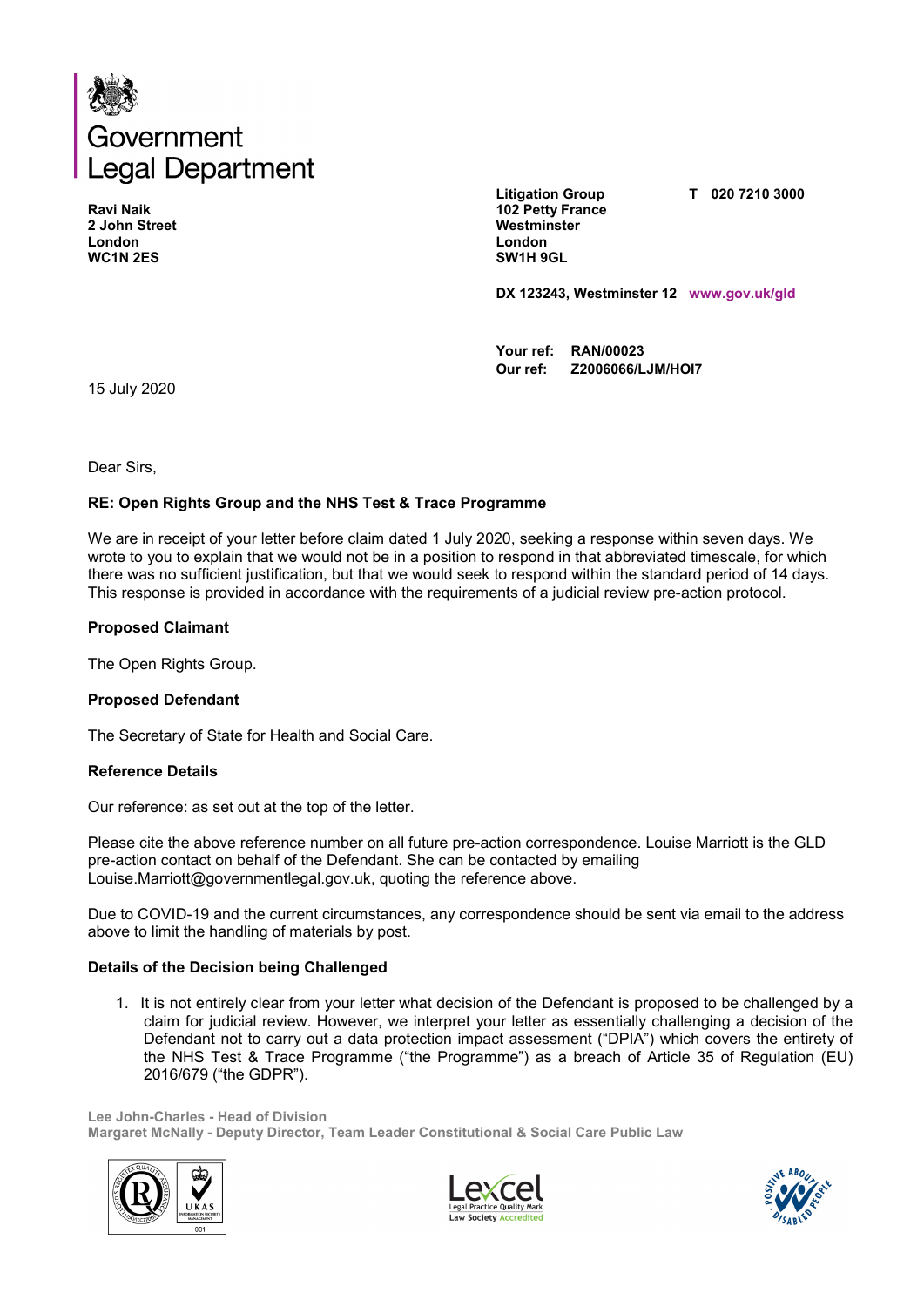# **The Legal and Factual Context**

2. Article 35 GDPR relevantly provides that:

"*1. Where a type of processing in particular using new technologies, and taking into account the nature, scope, context and purposes of the processing, is likely to result in a high risk to the rights and freedoms of natural persons, the controller shall, prior to the processing, carry out an assessment of the impact of the envisaged processing operations on the protection of personal data. A single assessment may address a set of similar processing operations that present similar high risks.*

*2. The controller shall seek the advice of the data protection officer, where designated, when carrying out a data protection impact assessment.*

*3. A data protection impact assessment referred to in paragraph 1 shall in particular be required in the case of:*

*(a) a systematic and extensive evaluation of personal aspects relating to natural persons which is based on automated processing, including profiling, and on which decisions are based that produce legal effects concerning the natural person or similarly significantly affect the natural person; (b) processing on a large scale of special categories of data referred to in Article 9(1), or of personal data relating to criminal convictions and offences referred to in Article 10; or*

*(c) a systematic monitoring of a publicly accessible area on a large scale.*

*… 7. The assessment shall contain at least:*

*(a) a systematic description of the envisaged processing operations and the purposes of the processing, including, where applicable, the legitimate interest pursued by the controller; (b) an assessment of the necessity and proportionality of the processing operations in relation to the purposes;*

*(c) an assessment of the risks to the rights and freedoms of data subjects referred to in paragraph 1; and*

*(d) the measures envisaged to address the risks, including safeguards, security measures and mechanisms to ensure the protection of personal data and to demonstrate compliance with this Regulation taking into account the rights and legitimate interests of data subjects and other persons concerned.*

*… 11. Where necessary, the controller shall carry out a review to assess if processing is performed in accordance with the data protection impact assessment at least when there is a change of the risk represented by processing operations.*"

- 3. In *R (Bridges) v The Chief Constable of South Wales Police* [2019] EWHC 2341 (Admin); [2020] 1 WLR 672, the Divisional Court at §§145-147 drew an analogy between the obligation to produce a DPIA and the obligation to have due regard to the public sector equality duty in section 149 of the Equality Act 2010.
- 4. Similar to the extensive case law applicable to section 149, nothing in Article 35 is prescriptive about precisely how the DPIA should be conducted. There is no reason, for example, in principle why the obligation could not be met by reference to more than one document (howsoever labelled), so long as they together address all the matters required by Article 35. Any other approach would prioritise form over substance, to the potential detriment of data subjects.
- 5. The purpose of Article 35, as with an equality impact assessment, is to require the controller to turn its mind to the risks posed by its intended processing of personal data – where that processing is "*likely to result in a high risk to the rights and freedoms of natural persons*" – and to consider measures envisaged to address such risks. The Defendant acknowledges the value of a structured analysis of the type envisaged by Article 35 in assisting controllers identify and address any potential issues of noncompliant processing of personal data.
- 6. However, the obligation to carry out a DPIA is a procedural one. The content or form of any DPIA does not and cannot answer whether the substantive processing on the part of the controller is or is not compliant with the GDPR in any given context.
- 7. The Claimant's reliance on Article 35 GDPR is in relation to the Programme. The Programme is one aspect of the Government's continuing and evolving response to the global COVID-19 public health pandemic which currently affects the entirety of the United Kingdom.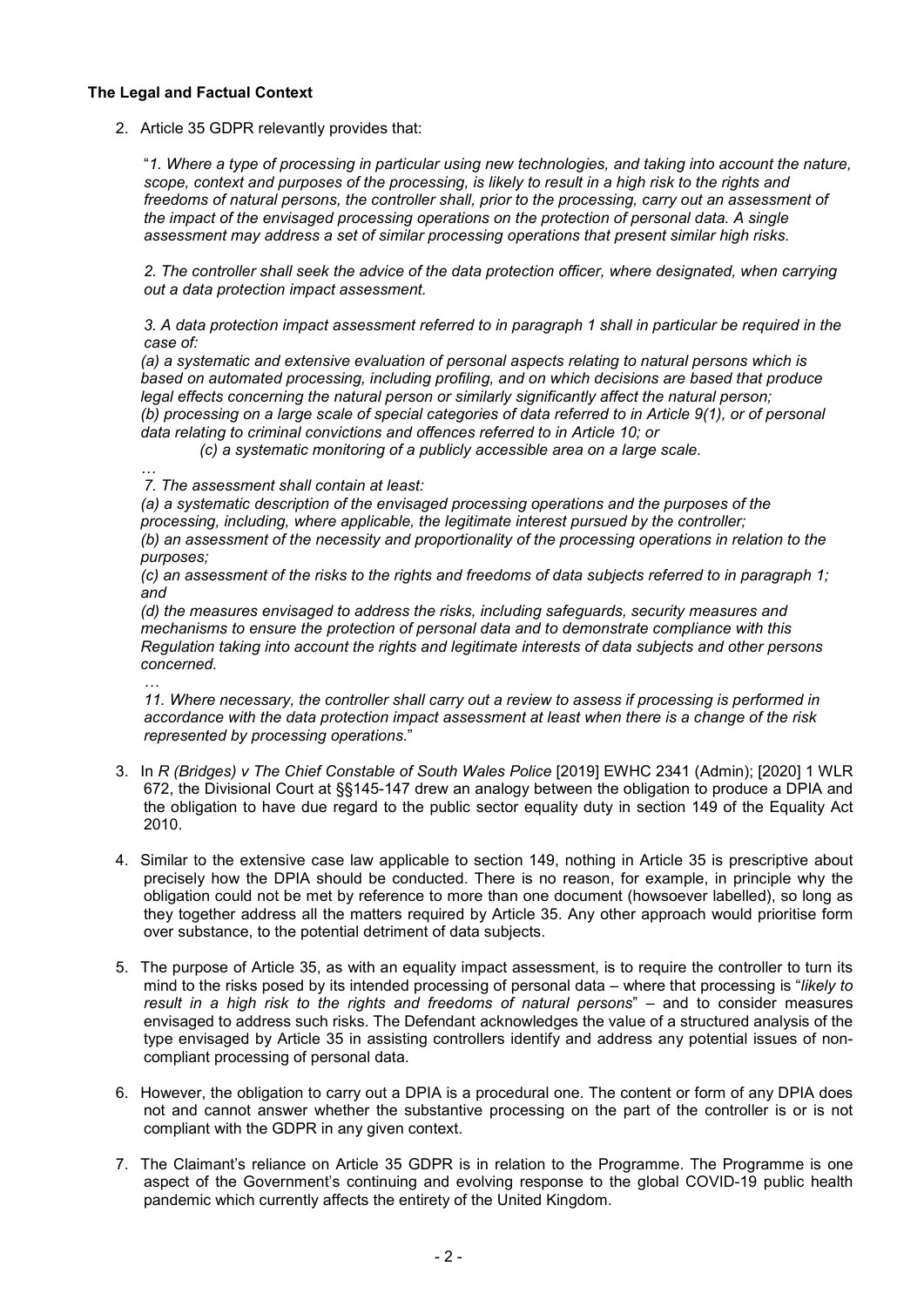- 8. The extremely serious risk to life and health posed by COVID-19 has obliged the Government to take unprecedented, vital steps at high speed to limit the ability of the virus to be spread, to protect public health and the lives of the population, and to reduce the burden on the National Health Service. By way of summary, see: *R (Dolan) v Secretary of State for Health and Social Care* [2020] EWHC 1786 (Admin) at §4 *per* Lewis J.
- 9. Although both a co-ordinated testing programme and a form of contact tracing have been in place for many months during the COVID-19 pandemic, the NHS Test & Trace Programme brings together the various testing strands (such as those in hospitals and in testing centres) with a significantly increased contact tracing scheme, the aim of which is to identify people who have come into close contact with those testing positive for COVID-19. To be effective, the Programme required a scale of contact tracing beyond existing public health procedures, building on existing structures such as those in place at earlier stages of the pandemic. That has inevitably included the use of third party organisations to supply additional resources on an urgent timescale, which are identified in the various privacy notices to which your letter refers.
- 10. Contact tracing is an immensely time and labour-intensive process. In most cases, people who have been tested for COVID-19 will access their results, and provide contact details for those with whom they have had contact, through the contact tracing website service. In some cases, where a person has been tested but does not use the website, the Programme seeks to make contact with them by a telephone number they have provided at the point of testing. Those identified as a contact by a person who has tested positive will be contacted by the Programme through the contact tracing website service or by telephone. For the avoidance of doubt, and to address a query raised specifically in your letter, the contact tracing aspect of the Programme does go beyond the functioning of the tracing website service.
- 11. The availability and functioning of the Programme contributes towards the lifting of other public health restrictions on the general population, and better enables more localised measures should they be required. The Programme was launched on 28 May 2020, having been announced just a month earlier by the Secretary of State on 23 April 2020 at the Government's daily briefing.
- 12. The NHS Test & Trace Programme is operated by the Department for Health and Social Care, under the leadership of Baroness Harding. It uses the experience and expertise of Public Health England (an executive agency of the Department), and co-ordinates closely with NHS England, various other NHS bodies and local authorities. The Department for Health and Social Care is the controller in respect of the data collected by, and further processed within, the constituent parts of the Programme.
- 13. It will be appreciated that the development of the Programme in response to the pandemic has meant that its scale and functions have increased exponentially and with enormous speed. The huge efforts required from all public authorities concerned to put in place a Programme capable of testing and tracing on the necessary scale have been unparalleled. Inevitably, the Programme continues to evolve as the pandemic, the understanding of COVID-19 and other aspects of the Government's response develops.
- 14. There is no dispute that the Programme involves the processing of personal data on a large scale and in – for the United Kingdom – a novel way. The full scope of the Programme encompasses the testing process, the contact tracing process and the use of data to guide scientific advice to Government and to monitor the development of COVID-19 across the United Kingdom.
- 15. Accordingly, and notwithstanding the extraordinary speed with which the Programme has had to be developed to meet the pandemic, there has never been any doubt or dispute that the Programme must process that personal data in accordance with the requirements of the data protection legislation (particularly the GDPR and the Data Protection Act 2018 ("DPA")), that data protection compliance must be built into every aspect of the Programme, and that the views and support of the specialist expert regulator, the Information Commissioner, should be sought and engaged with as appropriate (recognising, of course, that the Commissioner retains her independence at all times, including in assessing the need for regulatory action). The Defendant is fully committed to meeting all of these aspects and is taking steps on a continuing basis to ensure it meets this aim.
- 16. It is neither necessary nor proportionate in this correspondence to set out every way in which the Government have sought to develop the Programme compliantly with data protection legislation. Those officials working on the Programme have appropriate experience in the requirements of data protection law in the context of public health challenges and the processing of medical data, including the data protection officer of the Department for Health and Social Care. Various aspects of the Programme have been the subject at earlier stages of their development of a bespoke DPIA, all of which remain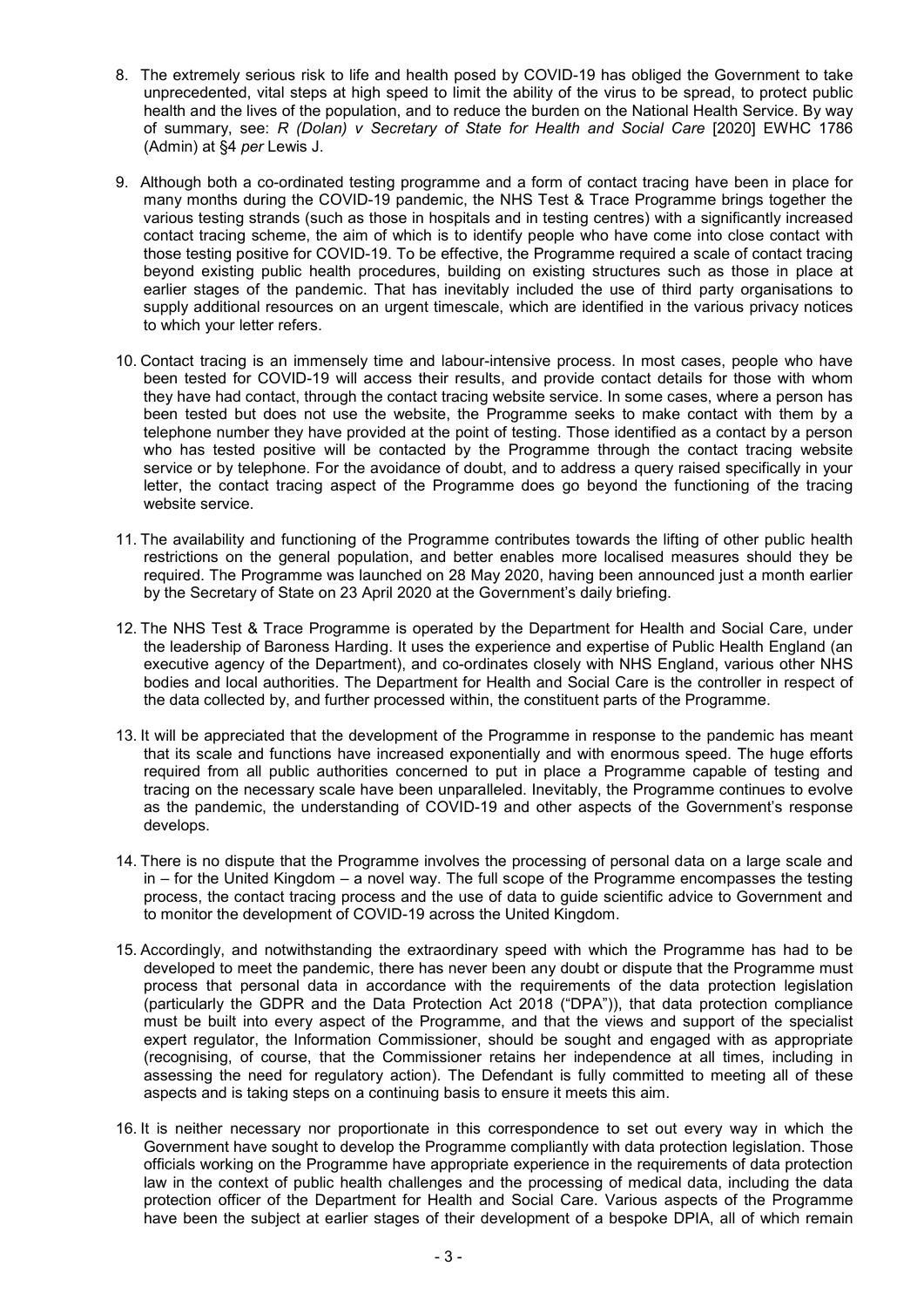under review and which have informed internal decision-making. Various aspects of the Programme which involve members of the public providing their personal data are the subject of detailed privacy notices published online, to which your letter refers, to assist public understanding of how personal data is processed and which explain how data protection compliance is being achieved. The Defendant is involved in detailed and rigorous constructive engagement with the Information Commissioner about the Programme's processing of personal data, enabling constant reflection on the operation of the Programme. This is particularly welcome to the Defendant in a context where the Programme has had to be developed and implemented with the greatest possible speed, in the most challenging of circumstances.

### **Response**

- 17. The Defendant recognises the aim of the Claimant in ensuring the Programme operates compliantly with data protection law. However, any claim for judicial review on the basis that the Defendant has failed, or is failing, to comply with Article 35 GDPR will be refused permission.
- 18. **First**, it is trite law that judicial review is a remedy of last resort. If a claimant has an adequate alternative remedy available to them, permission will be refused because that remedy should be used instead.
- 19. Where a person wishes to allege a breach of Article 35 GDPR, that is a matter for which there is a clear adequate alternative remedy: a complaint to the United Kingdom's supervisory authority, the Information Commissioner, under Article 77(1) GDPR. The Information Commissioner has an extensive array of investigative and enforcement powers, as set out in Article 58 GDPR. Those powers include ordering the controller to comply with Article 35 (Article 58(2)(d) GDPR and section 149(2)(c) of the Data Protection Act 2018 ("DPA")), imposing a monetary penalty (Articles 58(2)(i) and 83(4) GDPR and section 155 DPA), or imposing warnings or reprimands (Articles 58(2)(a)-(b) GDPR). The Information Commissioner is the specialist and expert regulator, and the bringing of the matter to the attention of the Commissioner was identified by the Supreme Court as a proper and preferable alternative to judicial review proceedings in *R (Catt) v Association of Chief Police Officers* [2015] UKSC 9; [2015] AC 1065 at §§13 and 45 *per* Lord Sumption. (We acknowledge that compliance with DPIA requirements was raised in *Bridges*, but it was one, relatively minor, issue amongst a variety of claims – particularly compliance with Article 8 ECHR – which could not have been raised before the Information Commissioner.)
- 20. In the present specific context, the availability of the Information Commissioner's functions is all the more appropriate as an alternative remedy. First, because the only Order that a Court could make on a successful judicial review claim would be, at its highest, a mandatory order compelling completion of a DPIA. The Information Commissioner already has that power, and indeed can take regulatory action that the Courts would have no jurisdiction to impose such as the imposition of a fine. Second, because, as follows from the provisions of Article 36 GDPR, the Information Commissioner is already well aware of the Programme and the Defendant is in constructive engagement with the Information Commissioner in relation both to the impact assessment of the Programme and also in relation to elements of the substantive processing involved. In other words, the specialist regulator is already seised of the substance of any complaint that the Claimant might make. The involvement of the Administrative Court would simply duplicate a regulatory process already in train.
- 21. **Second**, it is similarly trite law that permission will not be granted to a claim for judicial review which is academic. A claim asserting that the Defendant did not comply with Article 35 GDPR by having in place a DPIA which covered all aspects of the Programme which involve the processing of personal data, prior to the commencement of the Programme, would be academic.
- 22. The Defendant accepts that:
	- (i) Article 35 applies to the Programme in its entirety;
	- (ii) at or prior to the commencement of the Programme on 28 May 2020, there was not already in place a DPIA or DPIAs which addressed the processing of personal data across all aspects of the Programme;
	- (iii) such a DPIA was and is required; but also that
	- (iv)such a DPIA is currently being finalised, drawing on the extensive data protection compliance work (including existing DPIAs on parts of the Programme) done on the substance of the Programme's processing of personal data, including through detailed engagement with the Information Commissioner; and that
	- (v) the finalised DPIA will be the subject of reviews and updates as the Programme itself evolves.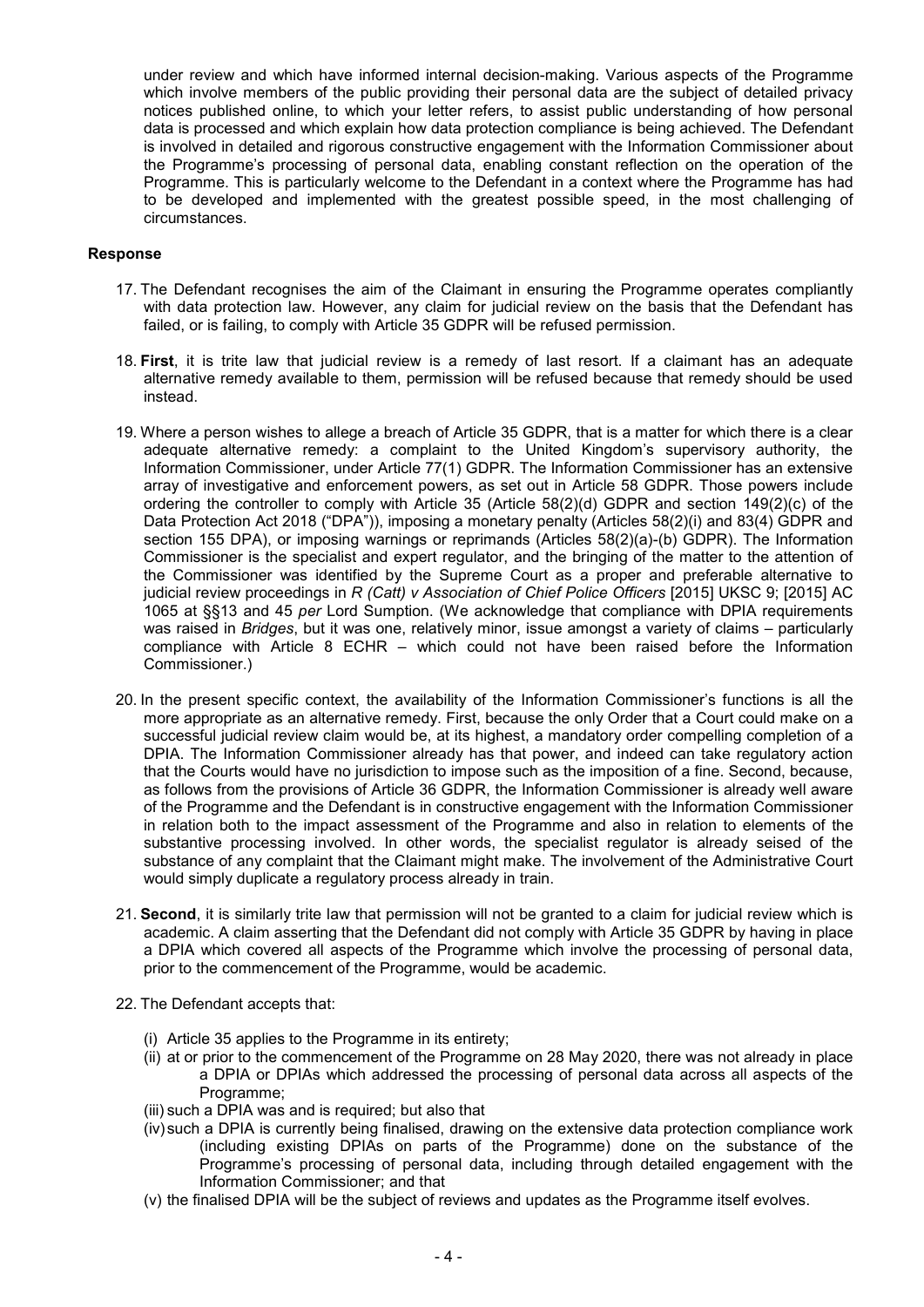- 23. Accordingly, a claim for judicial review would achieve nothing in addition to the existing position of the Defendant.
- 24. The Defendant acknowledges that it would have been preferable for there to have been a single DPIA in place prior to the commencement of the Programme which covered all aspects of the processing of personal data under the auspices of that Programme, and that there should have been impact assessments in whatever form in place addressing all of those aspects. It will doubtless be appreciated that the creation, development and adjustment of the Programme has had to occur on an unparalleled scale with unparalleled urgency, to help to meet the most serious public health crisis in a century. The primary focus of all of those involved in the Programme has been to ensure it functions effectively to save lives and protect public health. The absence of a DPIA for every aspect of the Programme cannot be and should not be equated with a failure to ensure that the protection of personal data has been an important part of the Programme's design and implementation. As noted above, critical aspects of the Programme have been the subject of compliance work, DPIAs and privacy notices (which reflect that compliance work) throughout.
- 25. For the avoidance of any doubt, the Defendant is clear in its aim that the processing of personal data in all aspects of the Programme must be compliant with data protection law. All such processing continues to be kept under review, including by reference to the Defendant's detailed and constructive engagement with the Information Commissioner.

### **Action Requested/Remedies**

- 26. Under heading six of your letter, you set out four 'requests' that the Claimant seeks from the Defendant.
- 27. Given the position of the Defendant as set out in this letter, it will be apparent that the Defendant accepts and agrees that: (i) a DPIA which addresses all aspects of the Programme (including as the Programme itself evolves over time) is a legal requirement of Article 35; (ii) is not yet fully in place; and (iii) is in the process of being finalised, including through detailed engagement with the Information Commissioner. We consider that this disposes of the first and second requests your letter makes.
- 28. As to the third request, it also follows from the position of the Defendant set out in this letter that the Defendant's aim is that the Programme should be designed and operated in a manner which removes or reduces the risks to personal data, co-ordinate with the need to protect lives and public health to serve the aim of the Programme. Risks identified in any DPIA process, including the over-arching DPIA for the Programme as a whole, are always subject to analysis and mitigation.
- 29. The fourth request made is that the Defendant pay the legal costs of the Claimant to date. This request is refused. The very purpose of pre-action correspondence is to resolve and/or narrow disputes without the parties being liable for the other's legal costs. Further, and in any event, the Defendant's position in relation to a DPIA (or DPIAs) for the Programme is one which has at all material times been the subject of engagement with the Information Commissioner; the involvement of your client has not resulted in any change of the Defendant's position. Whilst your client has always been entitled to correspond with the Defendant, and to do so using legal representatives, there is no basis for the Defendant to make an *ex gratia* payment of public money in respect of it.
- 30. However, for the avoidance of doubt and on the basis set out above, any claim for judicial review issued will be defended and permission opposed.

### **Alternative Dispute Resolution**

31. Your letter does not suggest any alternative dispute resolution and in the circumstances of this response, the Defendant does not consider that any alternative dispute resolution is relevant.

### **Requests for Information and Documents**

32. Your letter makes extensive requests for disclosure. In the circumstances of this response, such disclosure would be unjustified and unnecessary.

### **Address for Further Correspondence and Service of Court Documents**

33. All future pre-action correspondence should be sent to, and in the event that proceedings are later issued, documents should be served on, the following address: Louise.Marriott@governmentlegal.gov.uk